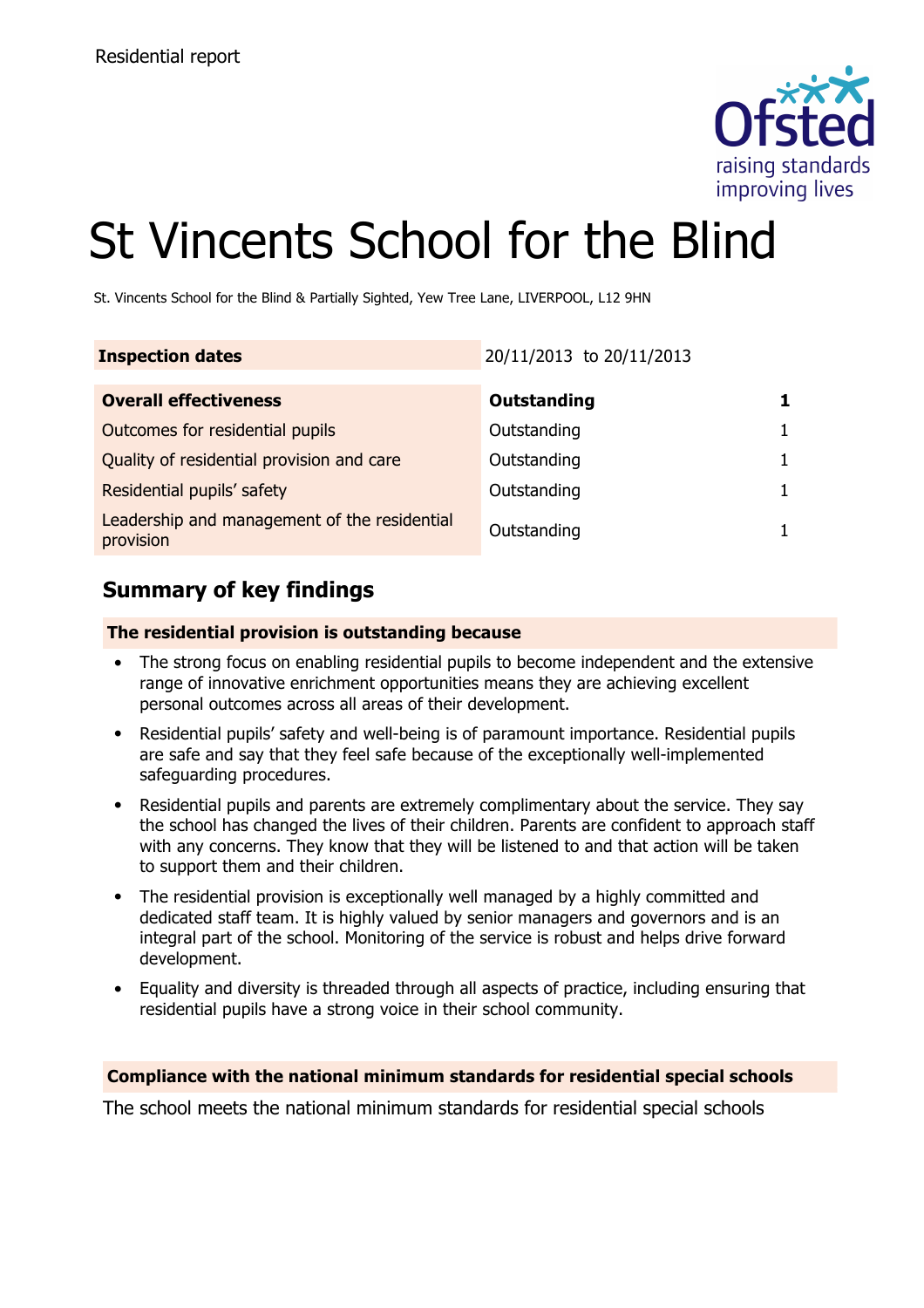# **Information about this inspection**

The school was contacted on the morning of day one by the lead inspector to announce the inspection.

The inspection took place over three days with feedback provided on the afternoon of day three. During the inspection records and documentation were examined.

Interviews took place with the residential pupils, head of care, principal, staff and health care coordinator to secure their views upon the quality of care provided.

A tour of the premises and grounds was undertaken.

Evening activities were also observed over two nights.

### **Inspection team**

Chris Scully Lead social care inspector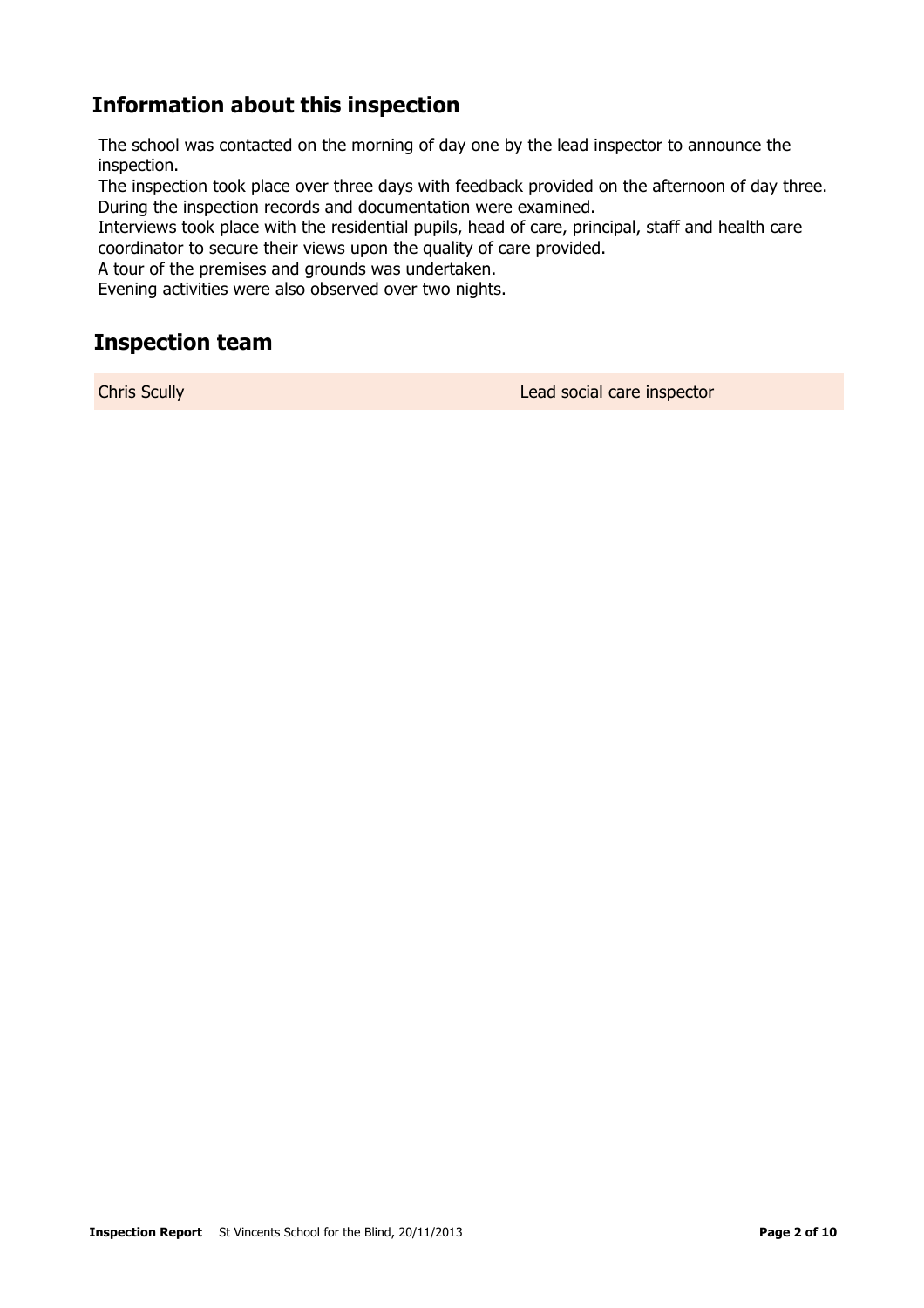# **Full report**

## **Information about this school**

St Vincent's school for blind and partially sighted children is a registered charity governed by the Board of Trustees of the Catholic Blind Institute. St Vincent's has specialist school status and offers a curriculum for children with all levels of visual impairment, as well as additional needs.

The school is located in a residential area with the accommodation being split into two separate groups. The school caters for pupils between the ages of 5 and 18 years. There are currently 44 pupils on roll. The school provides residential places for up to 18 pupils on weekdays in term time, with a maximum of 28 staying per night.

There is a large range of residential options available, depending upon the individual needs of the child. The residential provision was last inspected on the 21 June 2012.

### **What does the school need to do to improve further?**

- Enhance the opportunities for young people to comment upon records made about them and ensure all records are clearly signed and dated.
- Further enhance the refurbishment programme for the residential units, with regards to soft furnishings including window dressings.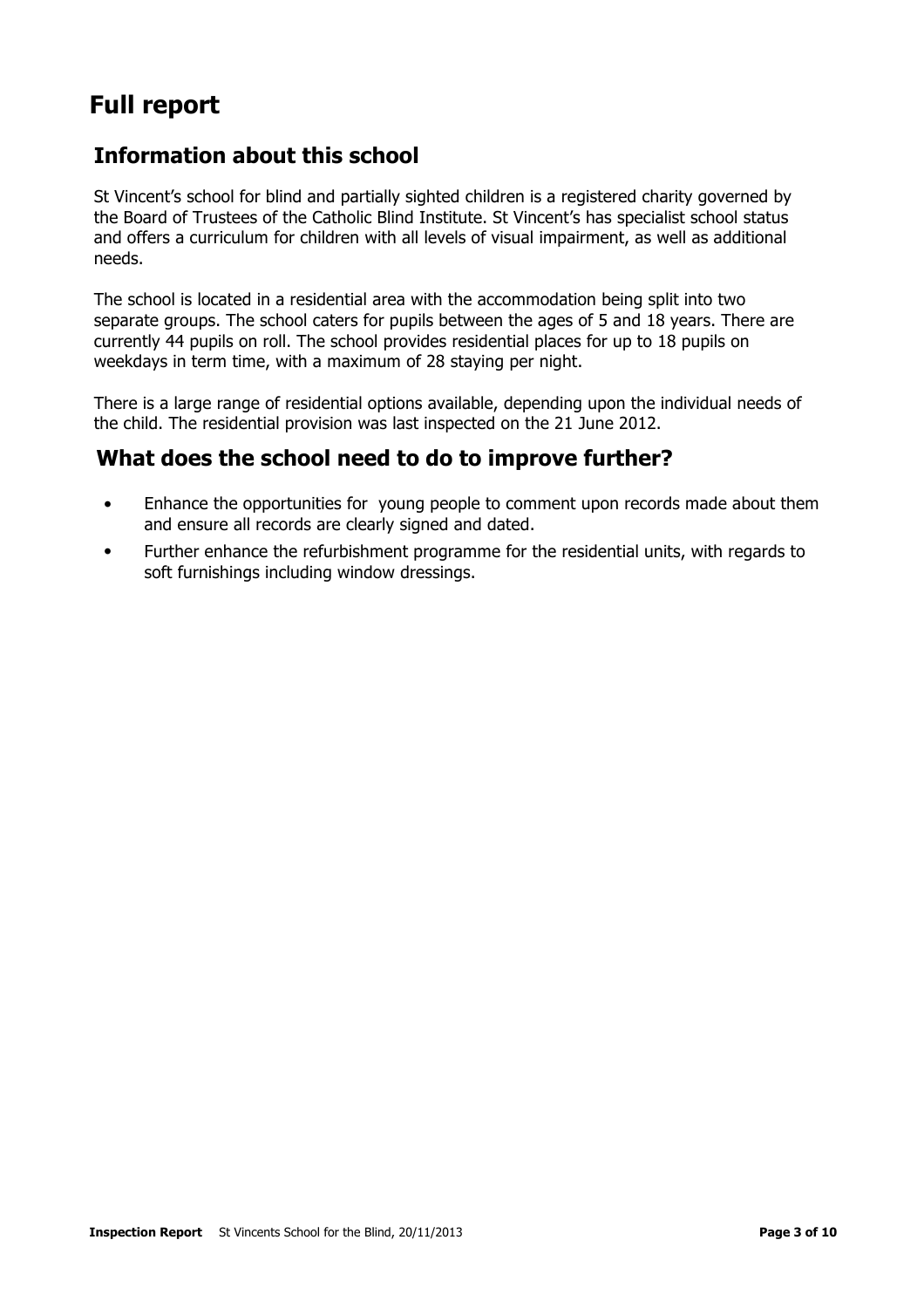# **Inspection judgements**

#### **Outcomes for residential pupils Outstanding**

Residential pupils are thriving, because they have exceptionally high quality relationships with staff which are built upon friendship, honesty and trust. They are able to succeed as they live in a highly inclusive setting where their individuality is recognised, supported and celebrated. As a result, residential pupils are making excellent progress across all areas of their personal, social and emotional development. They relish the opportunities to spend time with their friends and comment upon how they want to stay longer in residence to be with their friends. Residential pupils truly value the friendships they have made in residence and the various clubs they attend while here. Parents say,' this is not just a school, it is an environment where children feel part of a family'.

Residential pupils flourish in an environment which is enriched by an extensive range of extracurricular activities which truly engage their interests. Residential pupils are actively encouraged by staff and are exceptionally well supported to try new activities, such as rock climbing, art workshops, horse-riding. These activities effectively enable them to develop social, interpersonal and team-building skills. In addition, young people are able to actively pursue their interests develop skills for life and consider future employment opportunities. This includes working with large companies to showcase their ideas and developments, such as gaming platforms, pizza sauces, wooden figures and art work. As a result, residential pupils are continually improving in confidence and self-esteem. The introduction of guide dogs for some pupils has had a profound effect upon their confidence and self-esteem. Similarly residential pupils talk enthusiastically about when the dogs stay over and how they enjoy playing with them, as they are off duty, and taking them for walks.

Residential pupils are being very well prepared for adulthood. This is because of the strong focus of helping them to gain independence. This includes life skills, such as personal care and shopping, along with taking part in external social activities to develop social skills and citizenship. Support systems are in place to ensure a smooth transition from the residential provision. Residential pupils are keen to tell visitors that they cannot talk for long as they are eager to be completing their independence tasks. Parents say, the school has given their child a 'life and a future'.

Residential pupils have an exceptionally strong 'voice' in school. They confidently put forward their ideas and to comment upon the organisation of the residence. They feel empowered, valued and respected as they know their views are listened to and acted upon. For example, they have requested new furniture in the lounges, new blinds on the windows as they are starting to look 'tired and worn'. They have with staff support compiled a letter to various charities asking for funds to help with the on-going refurbishment of the residence. This has enabled residential pupils to take responsibility for their surroundings and has helped them to make a difference to them.

Residential pupils are enthusiastic about keeping themselves fit and healthy. They have an excellent understanding of the importance of healthy eating. They are eager to tell visitors about how they stay fit by using the fitness suites, to build up their 'guns' (muscles) and to increase their stamina. Health care plans are exceptionally well written; are tailored to the specific needs of each young person and actively contribute to them remaining fit and healthy. In addition staff have an excellent knowledge of each residential pupil's individual needs.

#### **Quality of residential provision and care Outstanding**

**Inspection Report** St Vincents School for the Blind, 20/11/2013 **Page 4 of 10 Page 4 of 10** The quality of the residential experience for pupils is outstanding. Residential pupils receive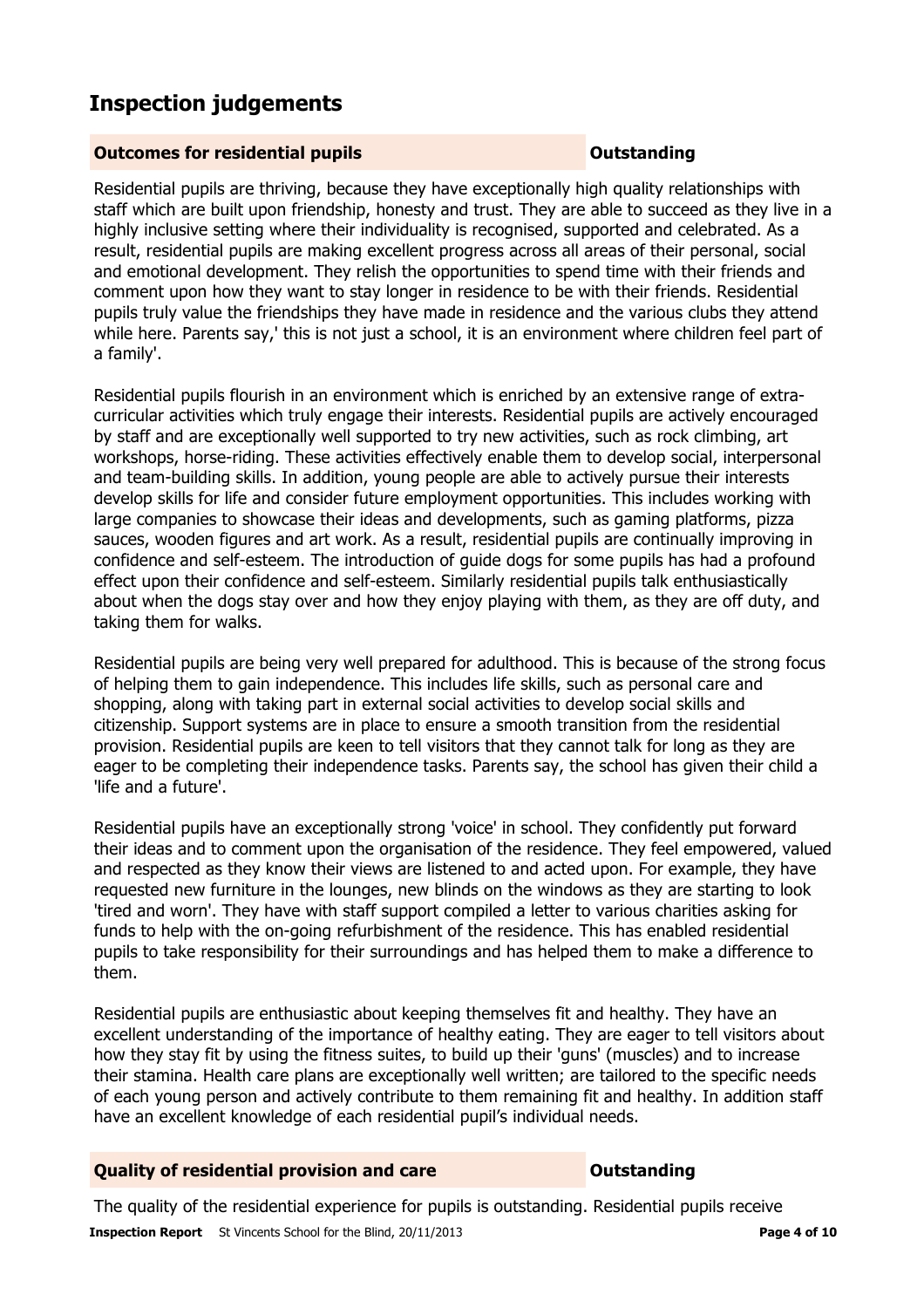exceptional pastoral care, because staff have an exceptional knowledge of their individual needs. Care planning is detailed and allows the uniqueness of each residential pupil to glow. This is supported by staff's innate understanding of each young person individual needs.

Care plans effectively take into account the diverse and complex needs of each young person. Consequently, a comprehensive picture is created which clearly identifies the residential pupils' care needs, which are met extremely well in day-to-day practice. Residential pupils are consulted about their care plans, but are not consistently asked to record their comments or sign to agree the plans. This is a minor shortfall within the recording system and does not impact upon the care of residential pupils.

The residential setting is an integral part of the school. Excellent communication between care and school staff means they are quickly alerted to any difficulties pupils may be experiencing. Ultimately, they are able to initiate additional support to help the pupil overcome these. Staff are highly committed to improving the outcomes for residential pupils and have high aspirations for each of them. As a result, pupils are making as much progress as possible in relation to their starting points.

Residential pupils are confident to approach staff regarding any worries and these are addressed sensitively. They say, 'you can talk to staff about any worries you may have.' All admissions are well planned and supported by a very caring, structured induction process for new pupils. Extended day activities are effectively utilised to enable pupils to gain a taste of the residential experience and helps them to settle in, in their own time. Residential pupils say, 'you get to do awesome activities and have fun too!'

Catering and residential staff are highly committed to ensuring that residential pupils enjoy healthy and nutritious meals which meet their specific dietary requirements. They are constantly adapting and refining menus to meet their ever-changing needs. Residential pupils say, 'staff get 10 out of 10 for cooking my special diet; awesome,' and they make my bland diet 'fun'.

Highly effective health care arrangements are in place. The arrangements for administering medication are robust and ensure that residential pupils receive their medication at the right time. This is enhanced by the excellent support offered by school health care staff. All staff are trained in the administration of medication and emergency medication. Staff are committed to enabling young people where possible to self-administer their medication and to take responsibility for this. Some young people are rightly proud that they can administer their own medication. They talk knowledgeable about their medical condition and how they are keeping themselves fit and healthy. This is achieved because of the excellent support and guidance young people receive from staff.

Effective systems are in place for residential pupils to remain in contact with their families. Parents, carers and family members are able to contact the school each day to speak to their child and to the staff. Families enjoy positive relationships with staff and are confident to contact them throughout the day to discuss their child with them. They are consulted and included in all aspects of their child's care. Parents' views are highly respected, valued and as far as possible, they are acted upon. Parents say the school teaches young people 'how to be a blind person in a modern society'; and that, 'the work they do is beyond outstanding; without them supporting us, life would be a lot tougher.'

Residential pupils enjoy a warm, welcoming and homely environment in which they are flourishing. Residential pupils have their own room, which they personalise to varying degrees. Each room is designed around the specific needs of each young person to ensure their comfort, safety and well-being. Careful consideration has been given to residential pupils' mobility and to their visual impairments. Consequently, they are able to retain the maximum level of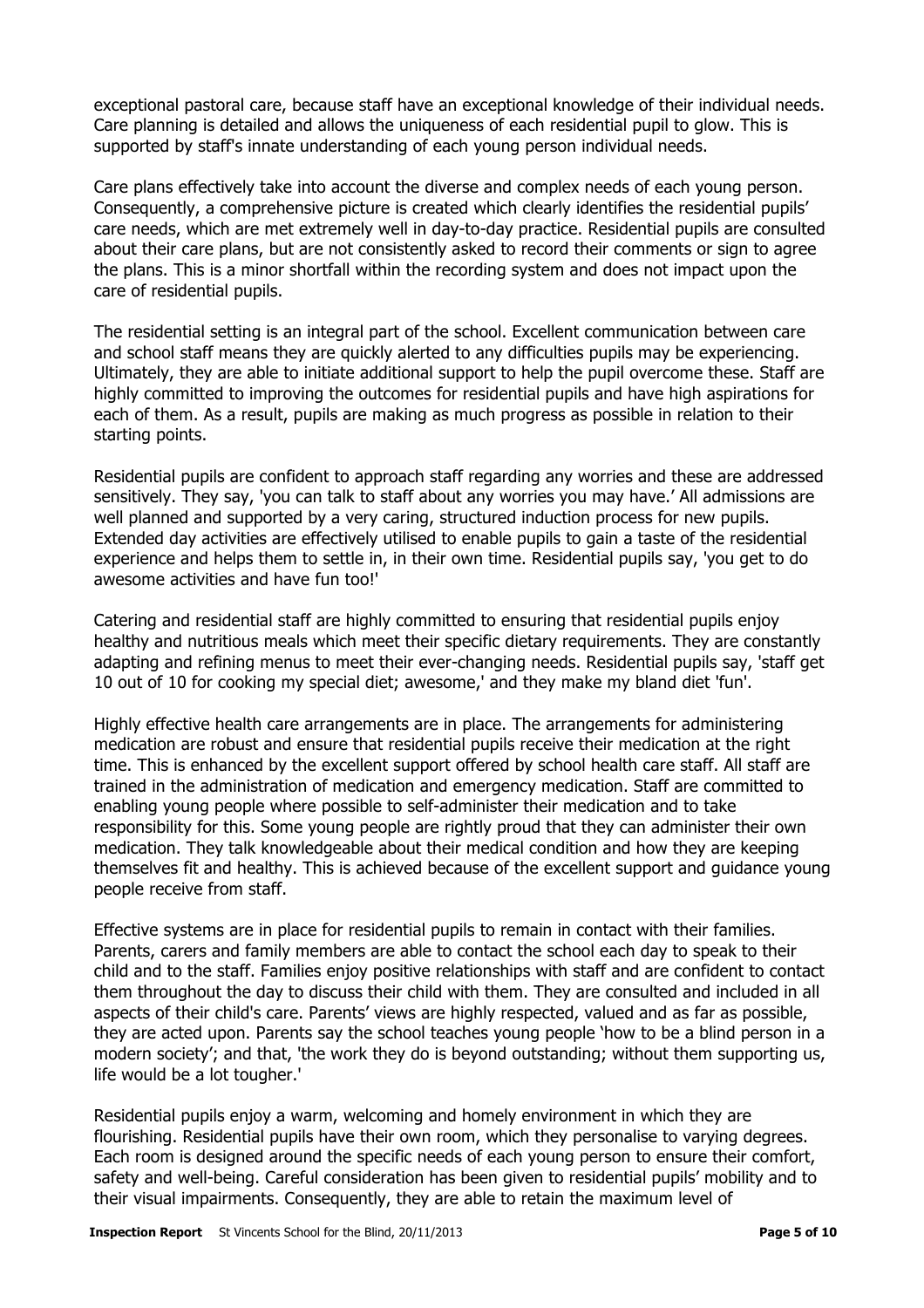independence.

#### **Residential pupils' safety CONSTANDING THE SAFETY CONSTANDING THE SAFETY OUTSTANDING**

The safety and well-being of residential pupils is outstanding. This is because of the staff's excellent understanding of the safeguarding procedures. All staff are suitably trained in child protection. They are extremely aware of the residential pupils' diverse needs and behaviours and how these may impact upon them.

The school has appropriate policies and procedures, in conjunction with external agencies, to take decisive action to safeguard residential pupils. Residential pupils are very aware of whom to contact should they have any concerns. They confidently tell visitors about the various staff in school they can approach for support, as well as external agencies. Residential pupils are very clear that they feel safe and are safe here.

There are robust systems in place for the safe recruitment of staff, which assess their suitability to work with young people. Visitors are monitored and effectively chaperoned at all times. Staff provide an excellent level of supervision for residential pupils based on their age, understanding and ability, to make sure they are safe in school and in the community. Staff work extremely hard to ensure that risks to residential pupils are effectively managed. Residential pupils do not go missing. However, all staff are aware of the procedures to follow should this occur.

Positive behaviour is effectively and consistently promoted. Staff are highly skilled in deescalation techniques, which are implemented extremely well in practice. This is supported by the staff's innate understanding of each young person and their vulnerabilities and how these impact upon their behaviour. Consequently the use of any sanctions is minimal. This is because staff are vigilant and respond quickly and effectively to residential pupils' ever-changing needs. Staff deflate situations effectively, by using simple hand gestures or by simply talking quietly to residential pupils offering them reassurances. This effectively avoids the behaviour escalating to a level where they become distressed.

The safety and well-being of residential pupils is at the heart of everything the school does. This enables young people to take safe risks, thus developing skills for life and independence. Residential pupils are protected by a comprehensive range of detailed health and safety procedures, risk assessments and checks.

Staff conduct regular health and safety checks, including fire drills, to ensure that the premises are safe and secure. Residential pupils have a clear understanding of how to keep themselves safe. They confidently explain to visitors about the fire evacuation procedures and how they must make sure they leave their dressing gown and slippers by their bed in case the alarm goes off in the night.

#### **Leadership and management of the residential provision Outstanding**

The leadership and management is outstanding. The residential provision is integral to the school and is fully encompassed into everything the school does. Highly insightful management by senior managers actively promotes a culture that ensures pupils are always listened to and respected as individuals. They are extremely committed to the on-going development of the school, for example sourcing outside support from companies to help improve the entrepreneurial skills and employment opportunities for pupils.

Senior managers and governors are highly committed to providing high quality care to each pupil. This is evident from the excellent progress young people are making. Governors refer to young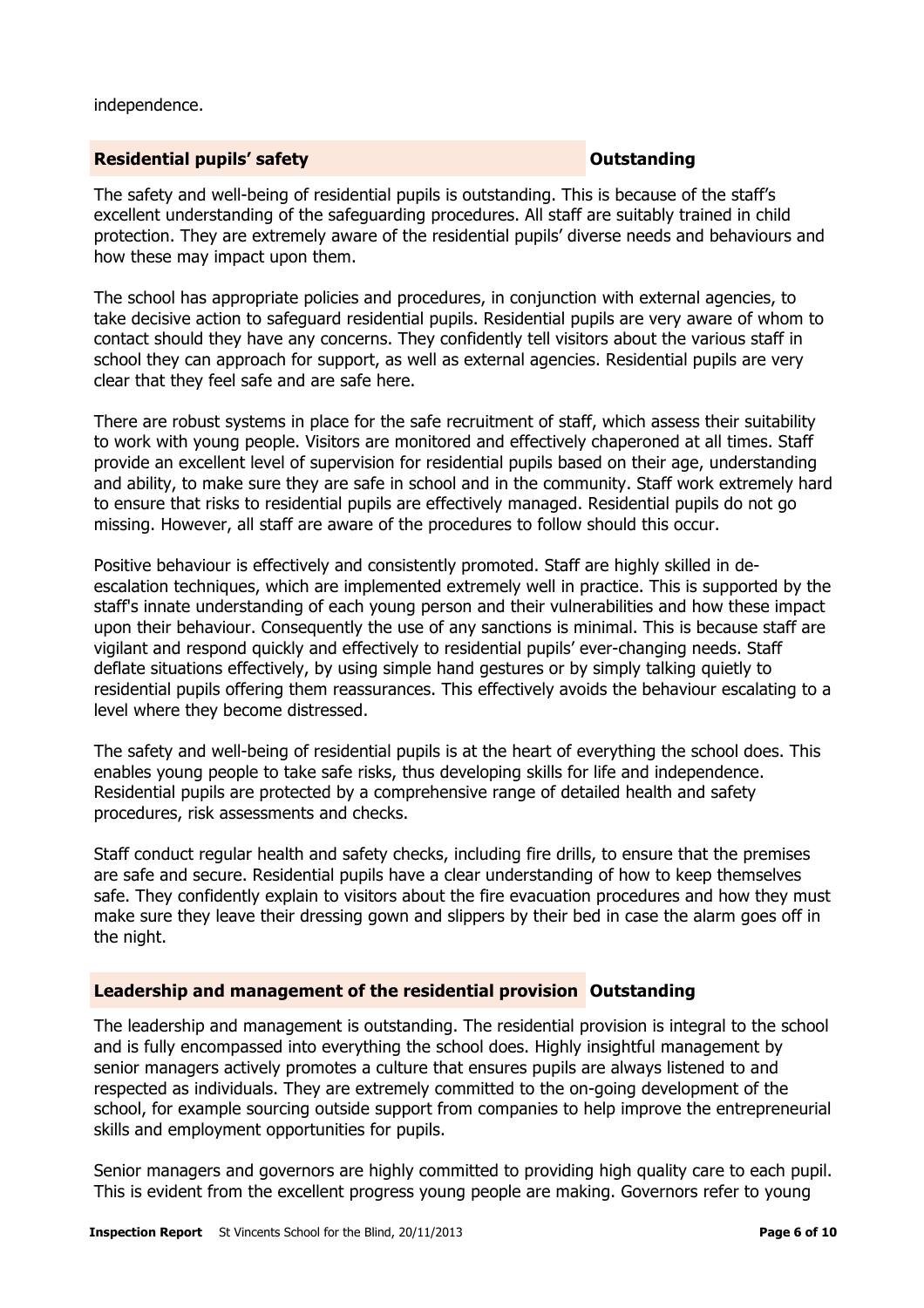people as being 'inspirational' and because of school are able to develop 'practical skills to access the world; reach their goals and live their dreams.'

The Statement of Purpose clearly outlines the aims and objectives of the school and residence. In addition, parents and young people receive detailed information which clearly informs them about the school and the care that is to be provided. As a result, young people are appropriately placed, thereby enhancing their life experience.

A variety of arrangements exist for monitoring the quality of care by the strong management team. The experienced and nurturing head of care has very positive relationships with the young people in her care. She maintains a close day-to-day overview of each young person individually, alongside the general running of the residence. Any shortfalls are promptly identified and addressed. For example following consultation with residential pupils the arrangements for 'prep' time where amended and action was taken to enhance the facilities within youth club.

The highly committed and enthusiastic Principal and head of care inspire others to make a difference. This level of commitment means little goes unnoticed. This embodies the school's positive approach to ensuring every young person reaches their full potential and has fun doing so. The involvement and participation of residential pupils is totally inclusive of everyday practice and means that they can make informed choices and feel valued by those who care for them.

The care staff deploy their responsibilities in a manner that treats residential pupils with upmost dignity, respect and sensitivity. Residential pupils are effectively supported by the staff on duty which means they are able to fully engage in the activities provided. The deployment of staff is child-focused and provides young people excellent continuity of care from people they trust and respect.

Staff work extremely well as a team. They effectively create a culture where residential pupils' rights as individuals are respected and their differences are accepted. They receive regular professional supervision and meet regularly as a team to discuss how young people progress, and any emerging needs. They have excellent opportunities to attend additional training courses to gain new qualifications and skills.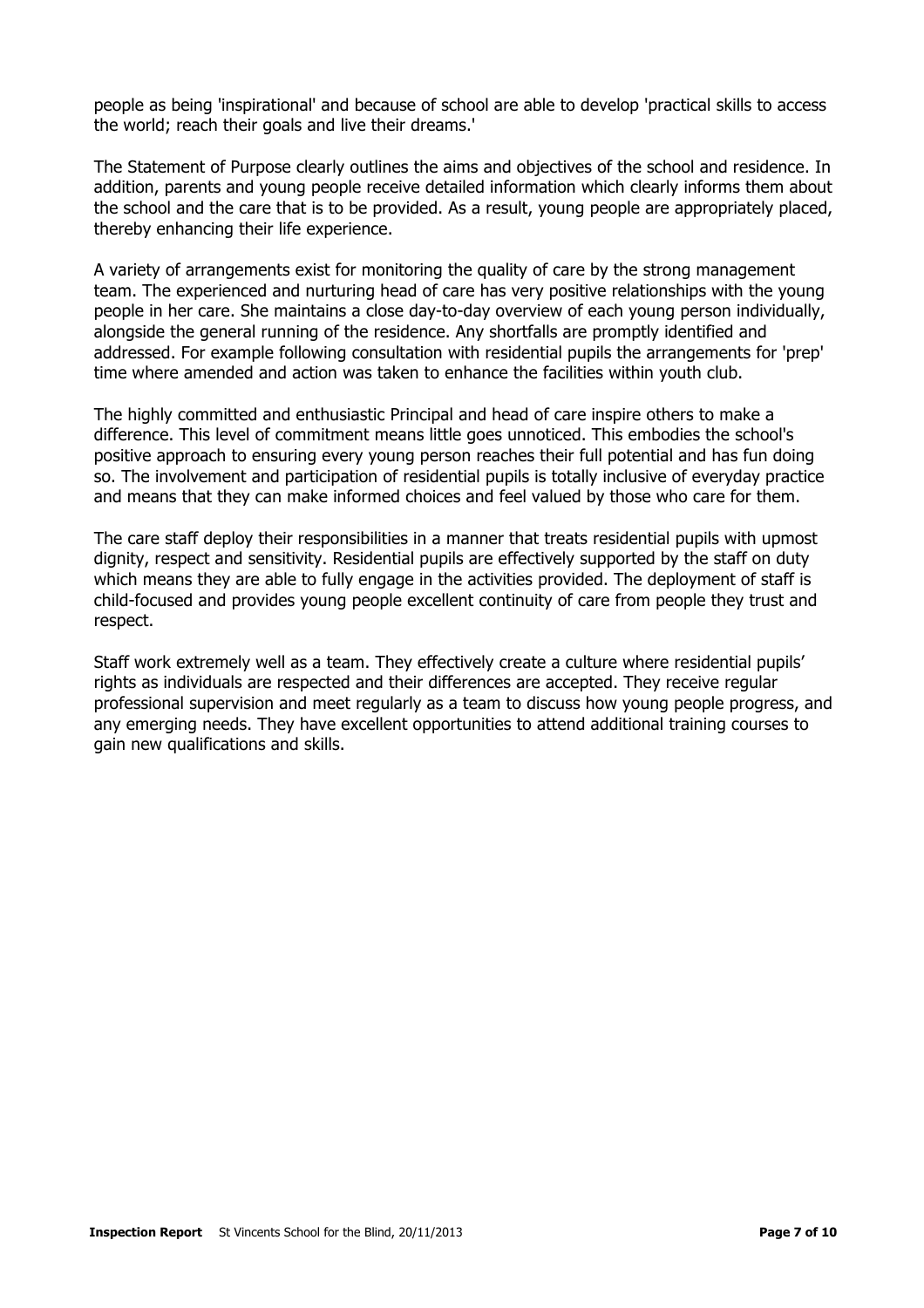# **What inspection judgements mean**

| Grade   | <b>Judgement</b> | <b>Description</b>                                                                                        |
|---------|------------------|-----------------------------------------------------------------------------------------------------------|
| Grade 1 | Outstanding      | A school which provides an exceptional quality of care and<br>significantly exceeds minimum requirements. |
| Grade 2 | Good             | A school which provides a high quality of care that exceeds<br>minimum requirements.                      |
| Grade 3 | Adequate         | A school which meets minimum requirements but needs to<br>improve the quality of care it provides.        |
| Grade 4 | Inadequate       | A school where minimum requirements are not met and the<br>quality of care has serious weaknesses.        |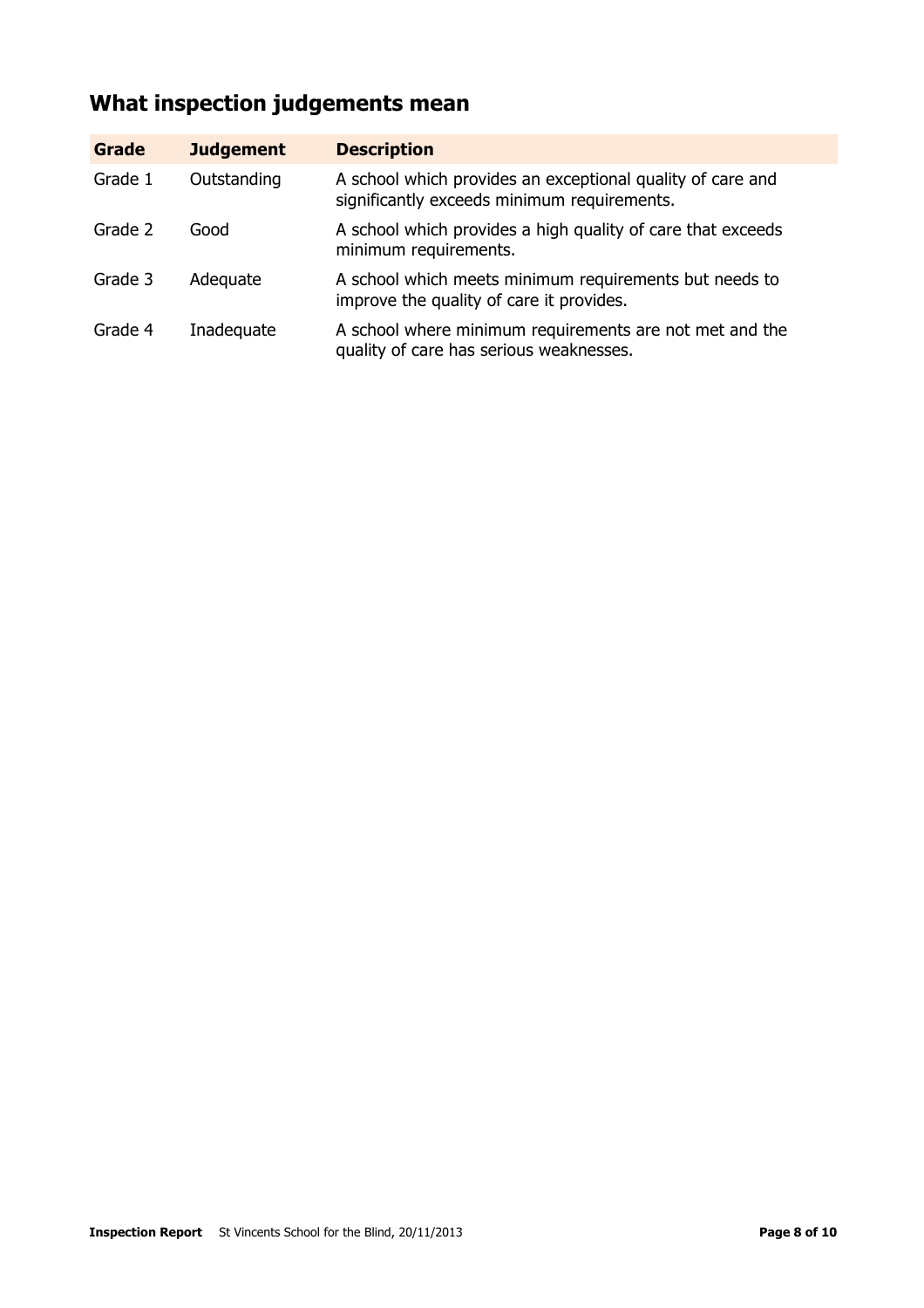# **School details**

| Unique reference number             | 104734   |
|-------------------------------------|----------|
| Social care unique reference number | SC040724 |
| <b>DfE</b> registration number      | 341/7018 |

This inspection was carried out under the Children Act 1989, as amended by the Care Standards Act 2000, having regard to the national minimum standards for residential special schools.

| <b>Type of school</b>                |                   |
|--------------------------------------|-------------------|
| Number of boarders on roll           |                   |
| <b>Gender of boarders</b>            |                   |
| <b>Age range of boarders</b>         |                   |
| <b>Headteacher</b>                   | Dr John Patterson |
| Date of previous boarding inspection | 21/06/2012        |
| <b>Telephone number</b>              | 0151 2289969      |
| <b>Email address</b>                 | office@stvin.com  |